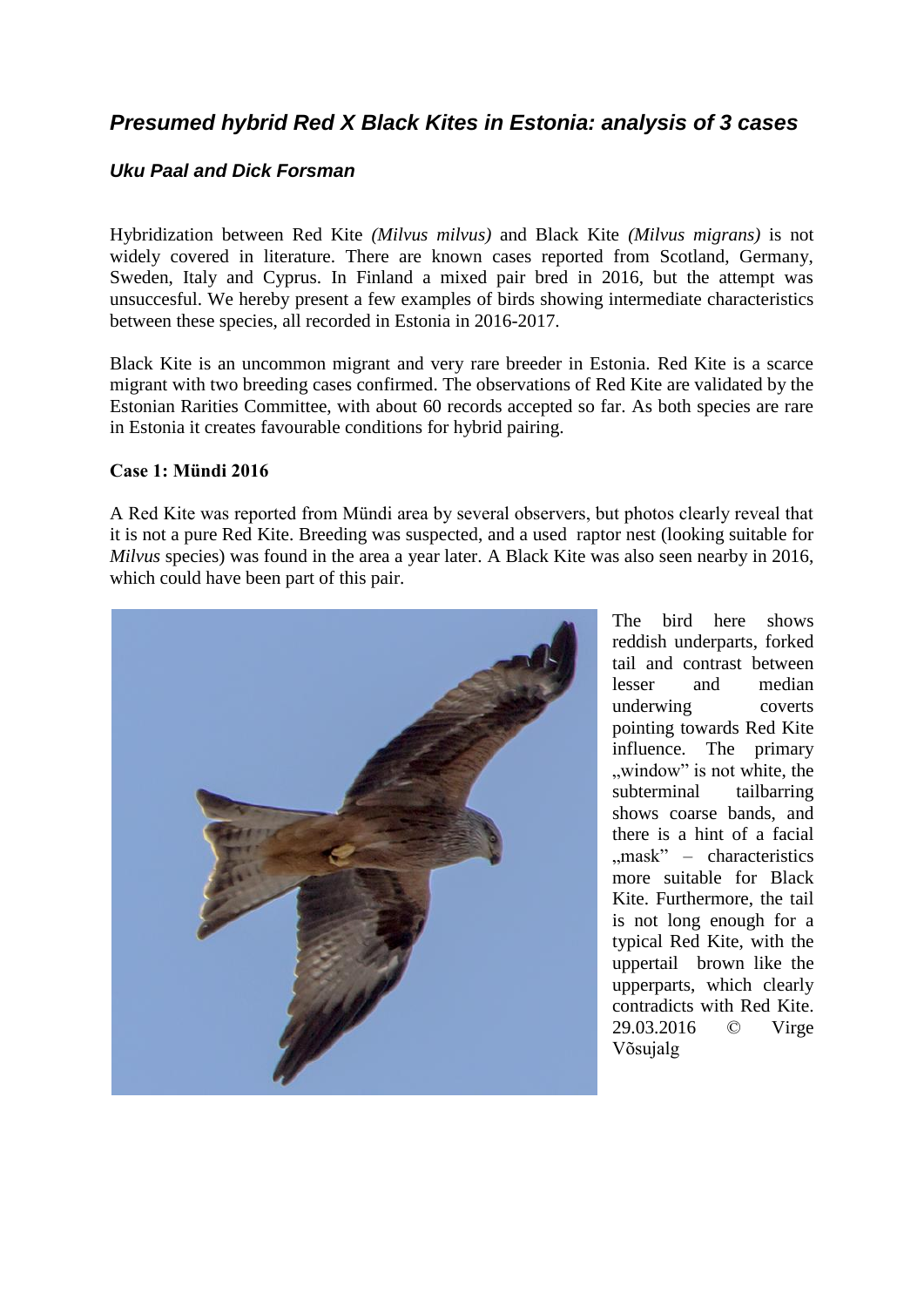

29.03.2016 © Virge Võsujalg



The same bird showing its uppertail which is not contrastingly red. There is also too much dark in the outer tail for an adult Red Kite. P5 is not too long which one would expect from a hybrid. 29.03.2016 © Virge Võsujalg



The same individual bird carrying nest material on 2.04.2016. © Marko Paloveer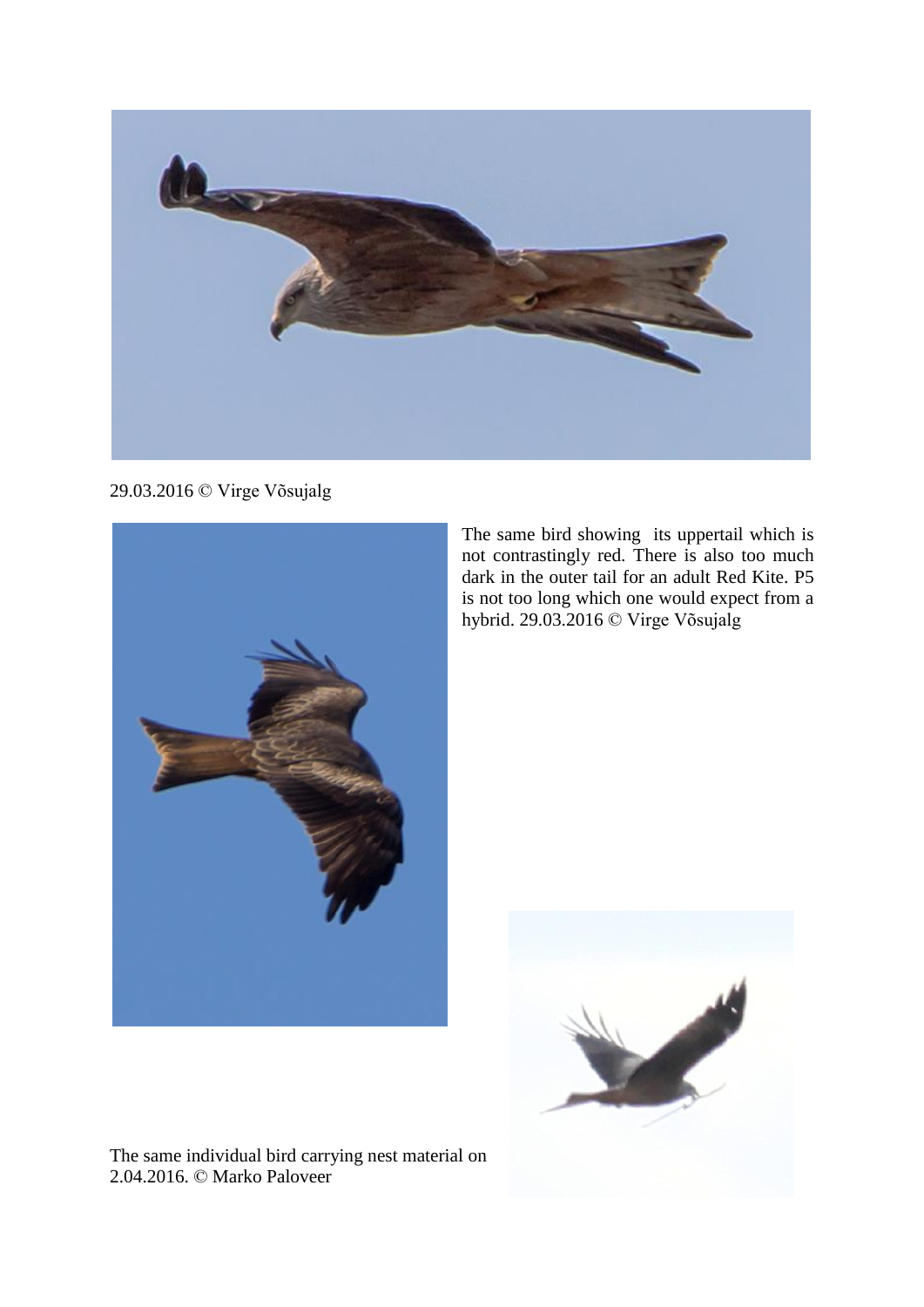Some photos showing variation of uppertail colour depending on the light conditions. P8 on the right has a dent. Also the bird from 2017 has a similar defect there (compare the photo from 13.5.2017). 2.04.2016 © Marko Paloveer

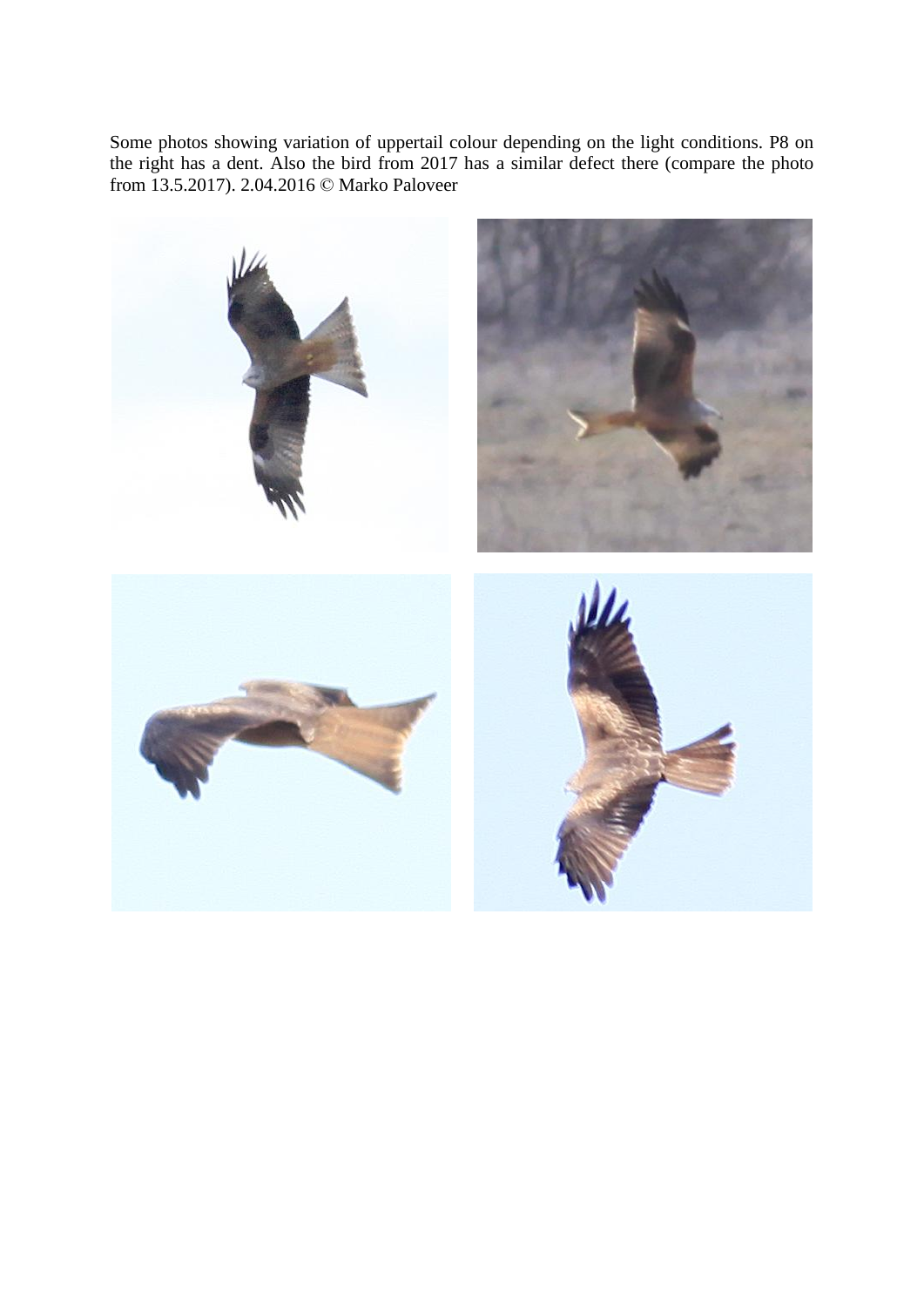#### **Case 2: Mündi 2017**

A bird seen at the previous year's site on several dates was again reported by birders as Red Kite. Later in the year, a nest was found with nestlings, which didn't survive. Ülo Väli was checking the nestsite and heard the bird calling (three-syllable call sounding like a normal Red Kite). Based on the available documentation from the area in 2017, we can't find any bird which looks like a good Red Kite. It could easily be a returning individual, as the fieldmarks are overlapping with the bird seen here in 2016.



The inner primaries show coarse patterning and the bases of the primaries are not pure white. The contrast between the lesser and median underwing coverts appear to have a Red Kite influence. The wing-formula is intermediate between Red and Black Kite. 23.03.2017 © Siim Vaar & 13.05.2017 © Arver Bauer



Despite the tail looking fairly long from some angles, the uppertail colouration is not typical for a Red Kite. 3.04.2017 © Sven Aun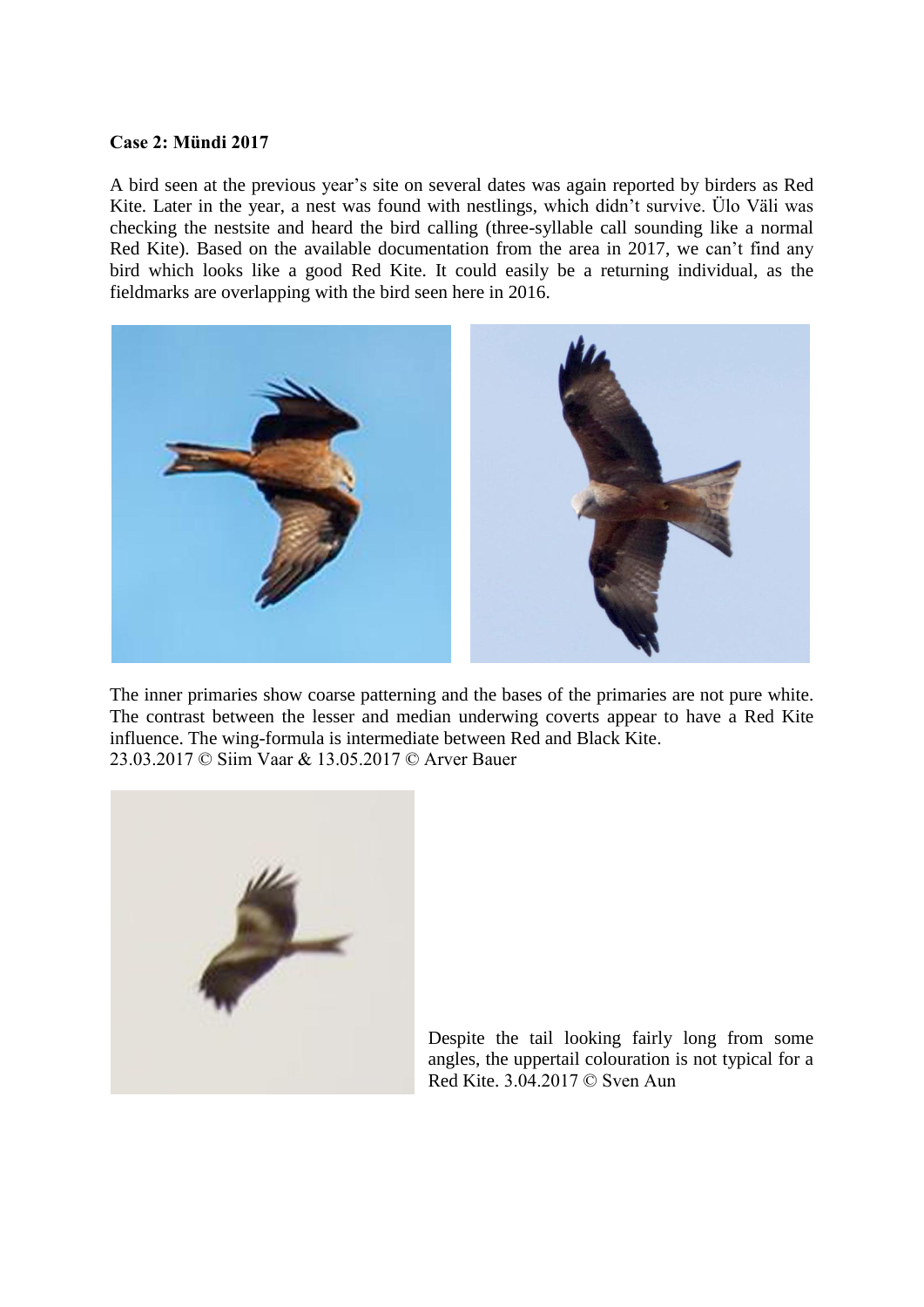

The wing formula is clearly intermediate with a longish P5 (counting outwards) showing Black Kite influence. 10.05.2017 © Kaarel Võhandu. A nest was also found, but the young didn't survive. June 2017 © Ülo Väli

### **Case 3: Sooblase 2017**

The first and only breeding cases for Estonia from the same area are accepted as follows: *09.05.-16.08.2015 Sooblase, Tsirgumäe ja Saru, Hargla khk., Võrumaa = Valga mk. ♂♀, breeding, >1 pull. (Kalle Muru, Pertti Rasp, Tarmo Teppe, Risto Lammin-Soila jt.) (Photo). 07.05.-31.07.2016 Sooblase, Tsirgumäe & Saru ♂♀, breeding, >1 juv. (Jyrki Tolvanen, Juha Tuomaala, Kristo Lauk, Kaia Kukk jt) (Photo).*

These birds from 2015-2016 were photographed and looked like normal Red Kites. In 2017 the situation in the same area became complicated, with one probable hybrid and one pure Red Kite documented. One Black Kite (or the presumed hybrid?) has been seen in the area as well. One undocumented record of two displaying Red Kites from the area has also been reported.



The bird photographed on 2.04.2017 shows a kite with mixed characteristics. Forked tail, reddish underparts and contrast between lesser and median underwing coverts point towards Red Kite. The long 5th primary and patterned inner primaries don't resemble a typical Red Kite. It is hard to get any other relevant details from these recordshots, but overall proportions and broad wings resemble Black Kite. Also the uppertail colour is not strikingly red.2.04.2017 © Igor Tseskidov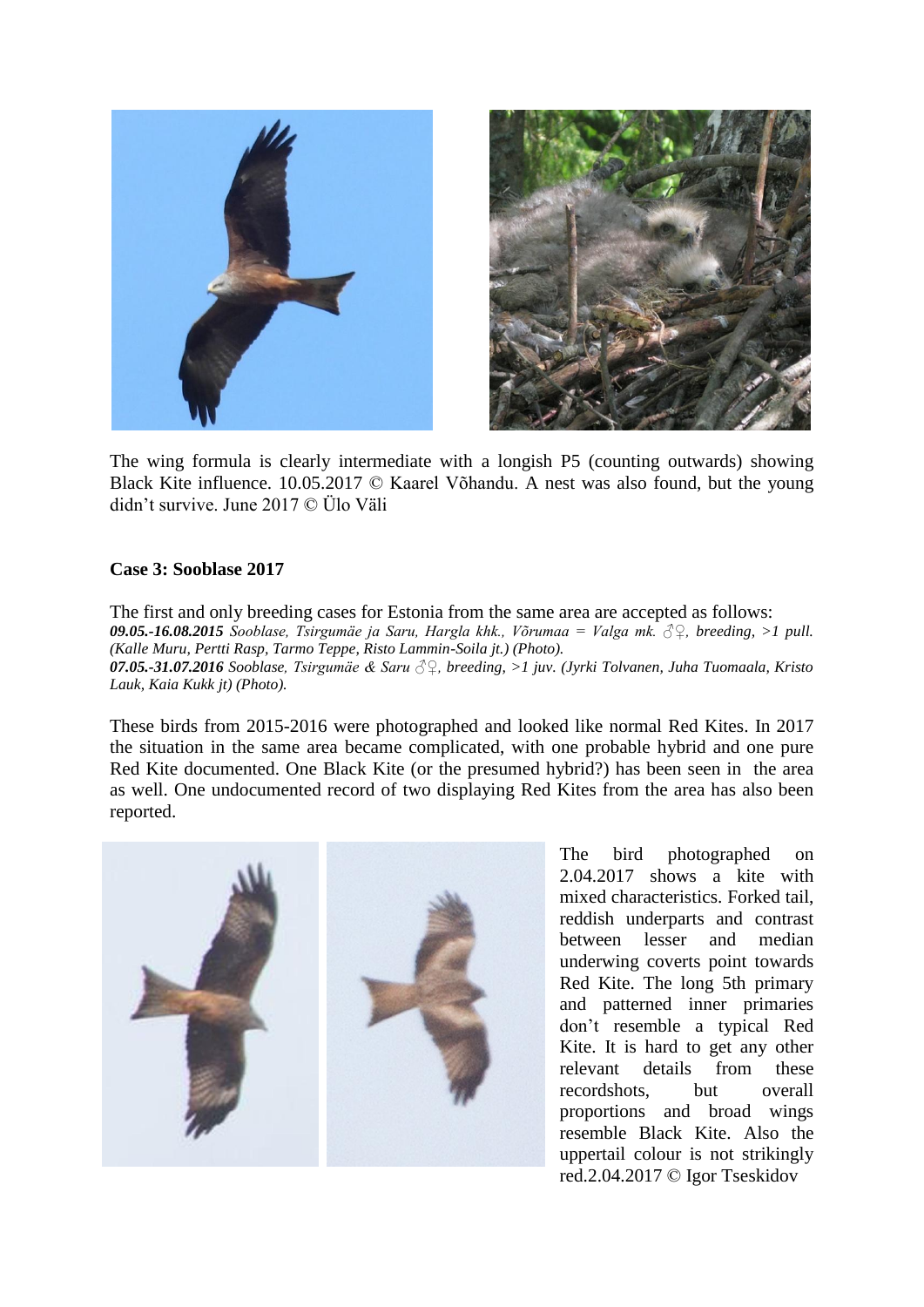

Bird photographed on 22.04.2017 shows a bird which is a Red Kite. 5 fingers, very long and deeply forked tail, white primary flashes – all looks good from here. So there was a Red Kite in the area as well, but without documentation it is hard to judge whether normal or aberrant birds were reported on certain dates. 22.04.2017 © Tarmo Teppe

Compare with the bird (right) seen on 2.04.2017. © Igor Tseskidov



Things got more confusing on 7.5.2017 when Tarmo Teppe visited the area. He documented two different individuals, as we discovered from photographs. The two birds were spotted just five minutes apart. The first bird disappeared quickly and then, as we have interpreted it, the second individual appeared.



The first bird is probably a Red Kite, likely to be the same bird as on 22.4.2017 based on the tail profile (with two dents visible). The uppertail colour looks very good for Red Kite, and the tail is deeply forked. This bird has a dent on P9 right, two dents on the tail, a fairly short P5, and faint barring on the white inner primaries. 7.05.2017 © Tarmo Teppe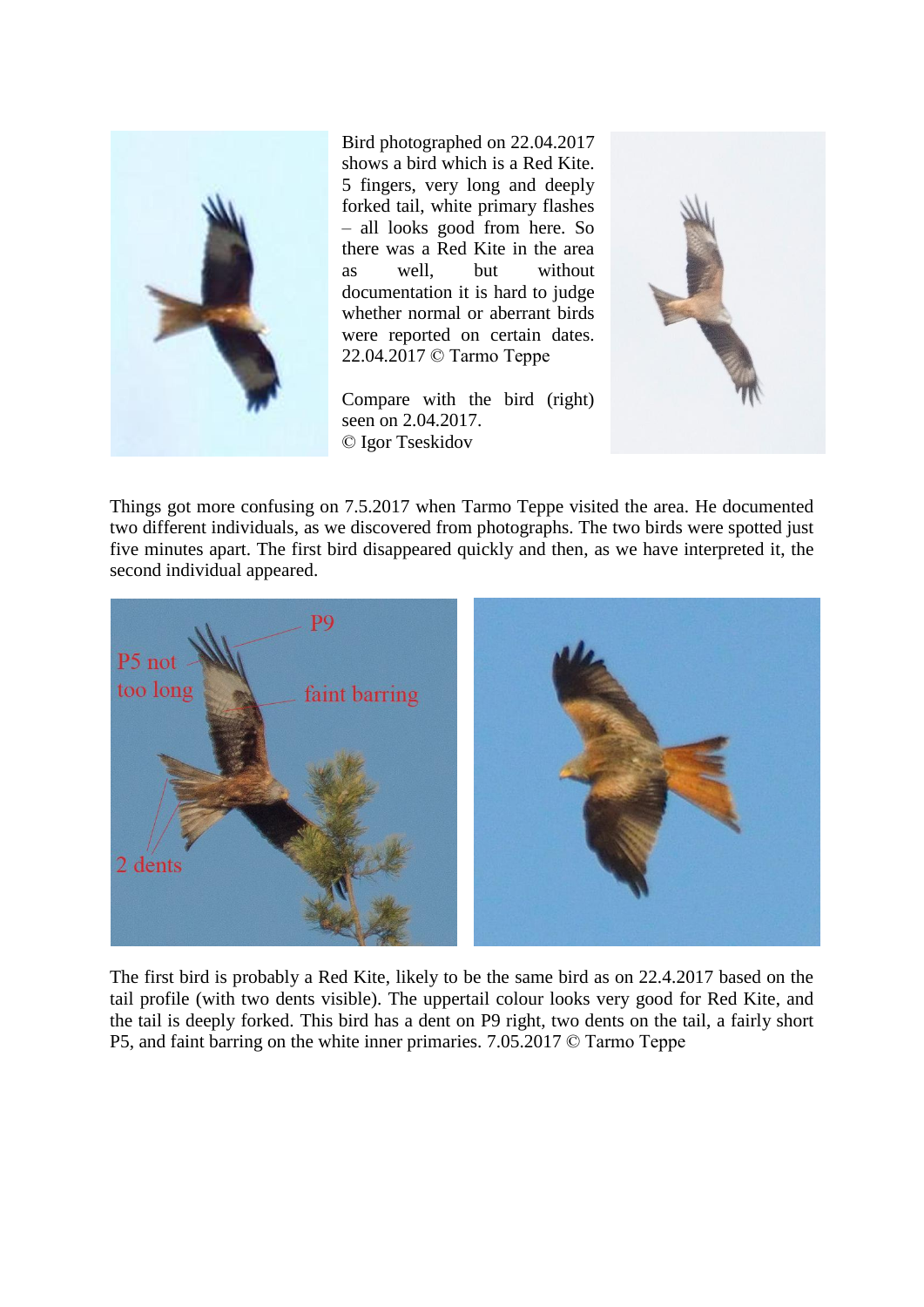

The second bird is probably the hybrid which was already documented on 2.04.2017. Look at the wing-formula and strong barring on inner primaries. This individual has clear dents on P8 on the right wing, and P7 and P6 on the left wing. The tail is clearly barred, not deeply forked and has no visible damage. 7.05.2017 © Tarmo Teppe

Our conclusion about the situation around Sooblase in 2017 is that there was a Red Kite (dates  $22.04$ -7.05.2017), one presumed hybrid (dates  $2.04 - 7.05.2017$ ) and possibly one Black Kite in the vicinity.

Observers are encouraged to take great care when identifying possible Red Kites in this area.